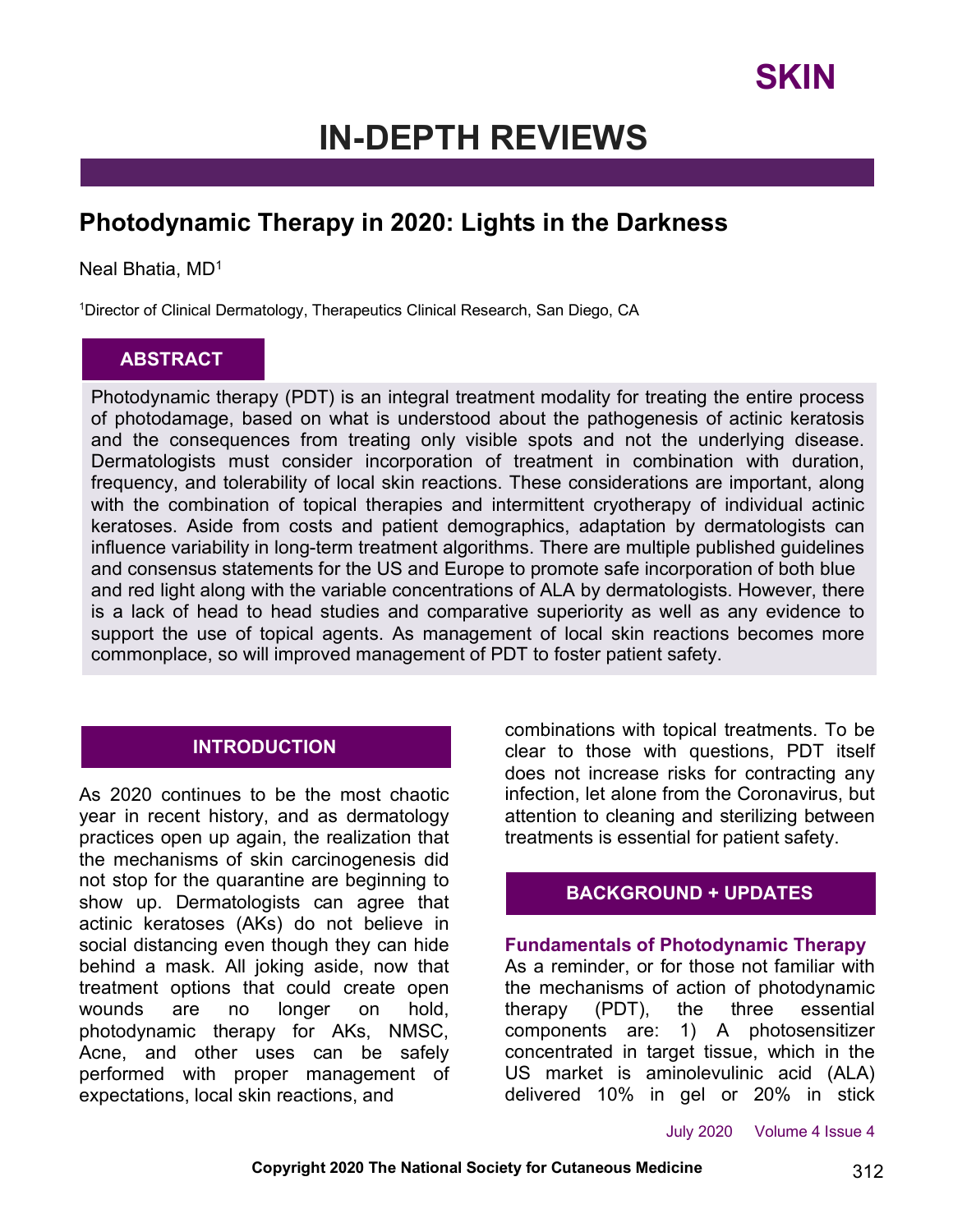preparations; 2) A light source of variable wavelength and energy (BF-RhodoLED® is an LED lamp emitting red light at a wavelength of 635 nm, BLU-U wavelength occurs at  $417 \pm 5$  nm); and 3) Oxygen available for conversion into Reactive Oxygen Species. $1$  Of note, the duration of action of the free oxygen radicals is about 40 nanoseconds, but, once the impact on tissue is made, the key for successful treatment involves optimal time and temperature.

That said, other light sources are being regularly studied. Evidence supporting the use of low fluence illumination compatible with activation spectra of porphyrins led to a pilot study in Israel involving 15 patients ages 45-74. In the trial, one treatment using 20% ALA cream under occlusion for 3-4 hours followed by 45 minutes exposure with red LED traffic lamp 625 nm bulbs led to a tolerable treatment with minimal pain. Moreover, only 2 of 15 patients needed two treatments with no recurrences reported after 3 months. However, the verdict is still out on efficacy for sBCC and SCC *in situ* and other indications.

Once the mechanisms are understood and the equipment is in place, the right patient has to be screened and educated about the role of therapy and potential outcomes. The staff needs to review any oral medications as well as any topical prescription or nonprescription products on the patient's face or scalp. In addition, the medical status of patient, the size, location, number and duration of AKs/tumors, as well as the evolution of the growth pattern, are all essential historical considerations. In addition, timing is critical with treatments, as the patient must not have any upcoming social events, photo sessions, or vacations. The patient must also be committed to staying indoors and out of the sun for the necessary amount of time to protect against exuberant responses. Furthermore, make sure that the procedure is not scheduled on the same day as a flight, a golf outing, a wedding, or anything else except hibernation.

The staff and the office have to be just as prepared. There needs to be adequate training on the procedure's dynamics, as well as making sure enough treatment time is allotted on everyone's schedule to manage pre and post-treatment expectations and provide sufficient counseling. Incorporation of all available methods for pain control is a must. Fans, mist sprays, cool packs, and a hand to hold are important for the first few minutes for treatment. There is a solid rationale for microneedling prior to treatment despite the lack of reimbursement or a coding algorithm. In a randomized, single-blinded, split-face controlled trial, 32 patients were treated either with a 10-min or 20-min incubation using ALA-BLU PDT after pretreatment with either a microneedle (200 um) or sham roller; which was blinded to laterality in an attempt to measure AK resolution and assess pain associated with microneedle pretreatment.3 The group treated with 20 minute incubation experienced AK clearance of 76% vs 58% on the sham side  $(P < .01)$ The pain assessment was not significantly different between the microneedle and sham sides  $(0.7 \text{ and } 0.4; \text{ P} = 0.28)$ , respectively. The authors concluded that PDT with microneedle pretreatment at a 20-minute ALA incubation time significantly improved AK clearance and the procedure was virtually painless, but a 10-minute ALA incubation time did not reach significantly different AK clearance.<sup>3</sup>

### **Time and Temperature**

The labelled indication for 20% ALA with blue light calls for an incubation of 14 hours, meaning treat the day before and stay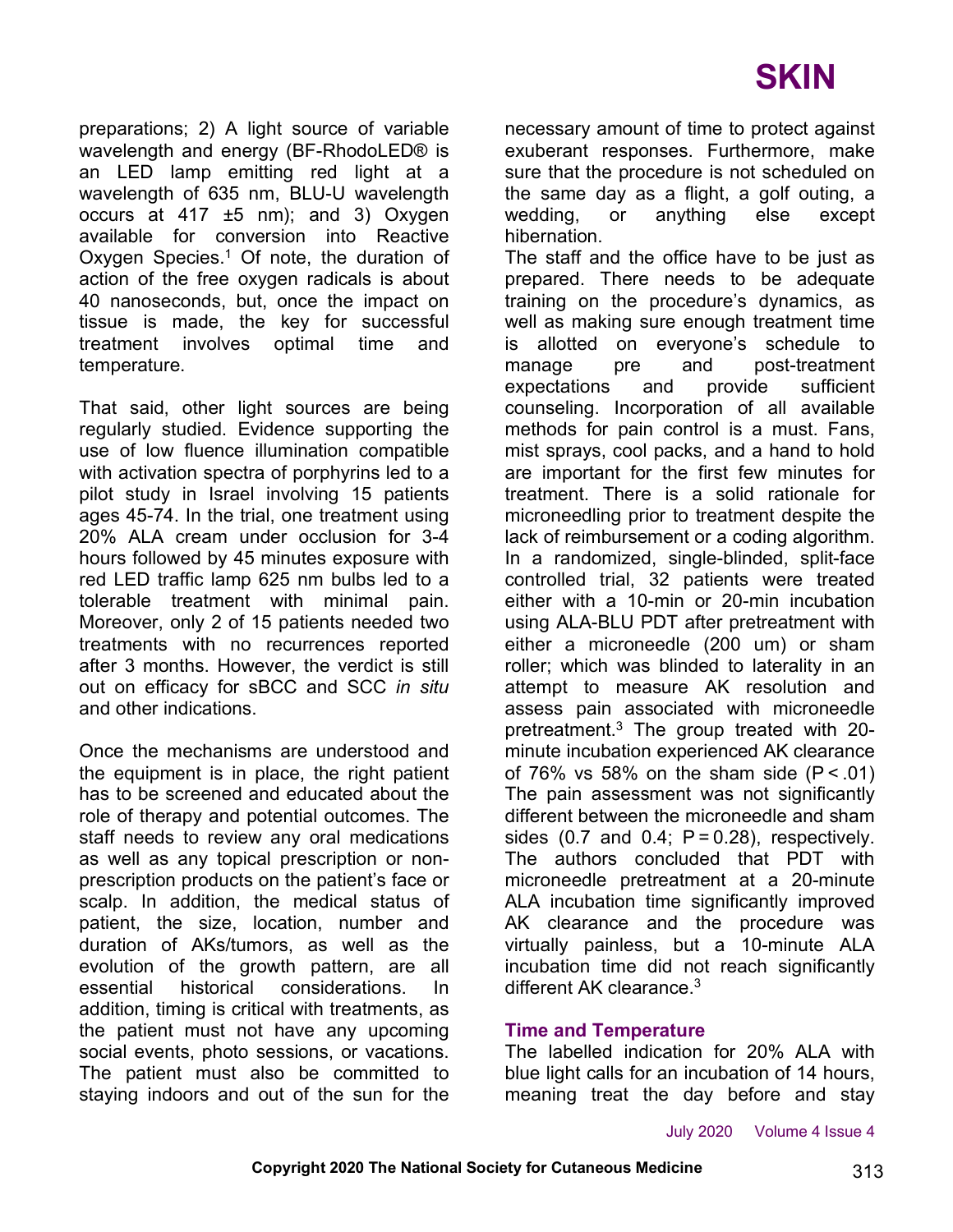indoors to avoid activating the light.4 Ironically, these treatments were indicative of how daylight PDT was conducted, given that the patients who had ALA applied the day before would immediately start reacting once they went outdoors to come back to the clinic for the light treatment.

In reality, despite the multitude of published variations of incubation times that have been accepted as options, there is data exploring the logarithmic conversion of ALA as measured in an actinic keratosis papule. In a study of 20 patients examining surface PpIX, measurements were taken using a handheld fiber optic–based fluorescence dosimeter. Examination of the fluorokinetics was measured at 60% at one hour but 100% at two hours.<sup>5</sup> Although the correlation was not compared with clinical efficacy of treatment, it does suggest the potential for issues with absorption and possibly makes a case for longer incubation times for improved clearance. On the other hand, a recently published study examined the concept of "simultaneous PDT." In this bilaterally controlled, intrapatient study of 23 patients, 20% ALA was applied to the entire face and/or scalp. On one side blue light was started immediately and continued for either 30, 45, or 60 minutes while on the contralateral side, blue light began 1 hour after ALA application and lasted 1000 sec ("conventional PDT"). Pain was evaluated on a 0-10 scale and AK counts were determined by clinical exam and photography. All patients experienced significantly less pain during simultaneous illumination than during conventional PDT 3 months post-treatment, and clearance was nearly identical on the two sides (noninferiority  $\pm$  15% margin). The conclusions suggested that the "simultaneous PDT" regimen is essentially painless with efficacy similar to conventional PDT.<sup>6</sup> Although the study was relatively small, and additional studies were recommended, the practical aspects of having bulbs illuminated for extended periods could prove financially prohibitive.

### **Coding Updates for 2020**

The CPT Codes for photodynamic therapy have been updated to reflect the definition of the procedure: Photodynamic therapy by external application of light to destroy premalignant and/or malignant lesions of the skin and adjacent lip mucosa by activation of photosensitive drug(s), each phototherapy exposure session. The previous code in use was 96567, which should now be used only when a physician does not directly participate in the PDT treatment delivery. Dermatologists should now use the two codes 96573 and 96574. The 96573 code is to be utilized when the physician or other practicing clinician applies the photosensitizer and initiates the light illumination, while 96574 is used when curettage or debridement of the individual actinic keratoses is performed with the procedure.7

The code means applying the ALA and turning on the light but not necessarily staying in the room the entire time with the patient; however, remaining present is good practice to improve the patient's outcomes, as talkesthesia and hand-holding can make the experience better and ensure that a second treatment in the cycle can be considered.

### **Daylight PDT: Realistic Options**

In Europe the concept of using daylight as the light source with methyl-aminolevulinic acid was studied using multiple parameters. The first major study published in 2008 compared the efficacy and tolerability of daylight PDT to red light PDT both using MAL, based on the continuous and sustained activation of protoporphyrin IX by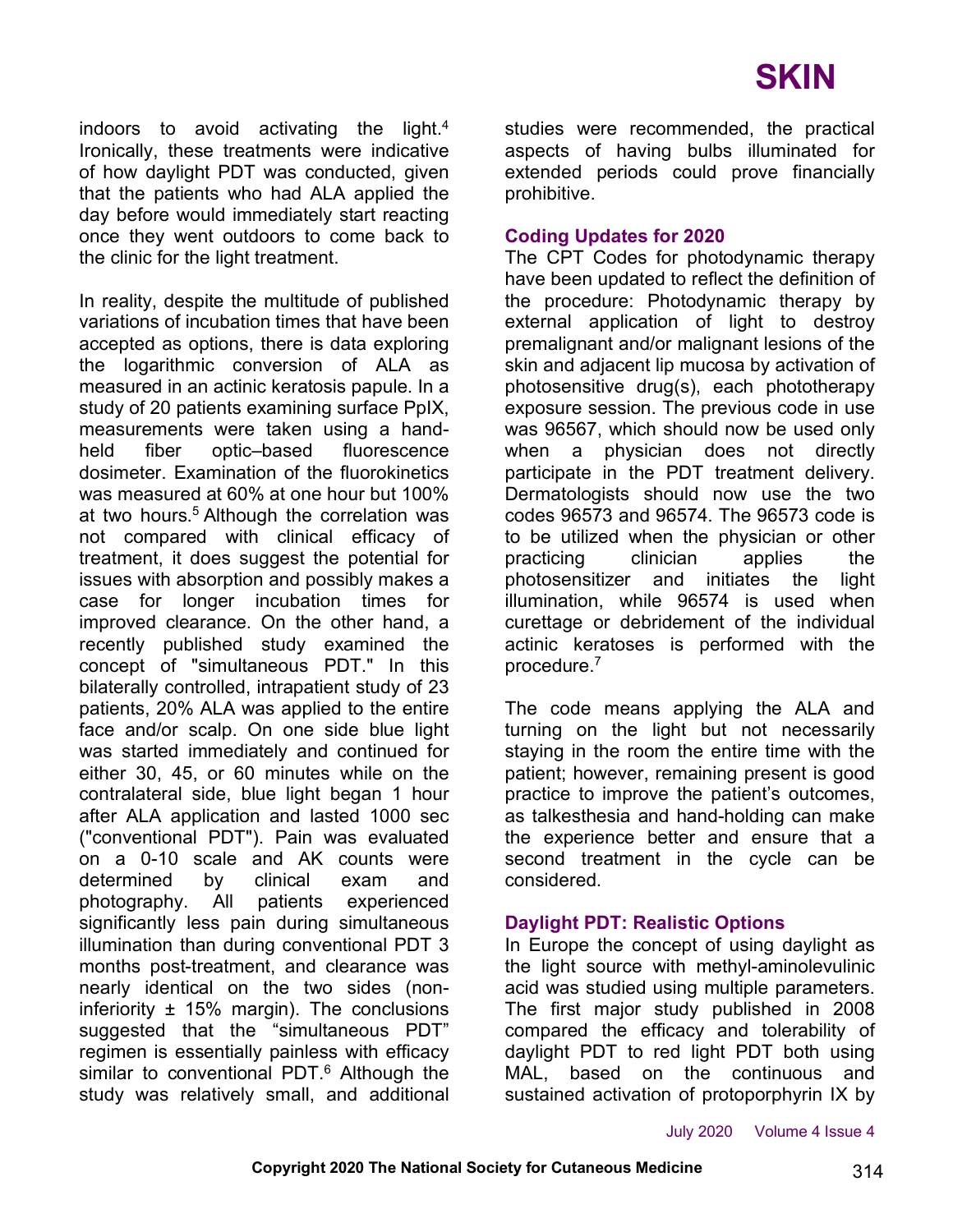## **SKIN**

daylight as compared to the concentrated activation by red light. In this trial, 29 patients with AKs on the head were treated with MAL-PDT then divided into one area illuminated by red LED light (37 J cm(-2)) after 3-h incubation with MAL under occlusion, compared to the other side where MAL cream was applied under occlusion for 30 minutes then treated in the daylight for 2.5 hours. The investigators reported no significant difference in efficacy between the two treatments  $(P = 0.13)$ , (79% in the daylight area vs 71% in the LED area), but there was more pain reported on the side with illumination using LED than daylight (P < 0.0001). Local skin reactions were similar on both sides. The observations made about shorter incubation time in the office and the efficacy demonstrated by continuous activation of porphyrins by daylight offered convenience and tolerability. $8$  Since then, many studies have evaluated daylight PDT using variations in concentrations of MAL.<sup>9</sup> exposure times,<sup>10</sup> and impact of AK thickness,11 all of which led to the conclusions of high tolerability with comparable efficacy to conventional treatments. Of note, these treatments were performed under any time of day or condition except when it rained. The patients were to use a sunscreen of SPF 20, treated with curettage and application of MAL followed by daylight exposure within 30 minutes. After 2 hours of daylight the MAL cream was removed and the patients remained outdoors for the remainder of the day. $10,11$ 

The risks of recurrences with daylight PDT were evaluated in a study in 2019 comparing a nanoemulsion gel containing 7.8% 5-aminolaevulinic acid to 16% MAL cream. There were 52 patients who underwent one daylight PDT session with either photosensitizer and followed for both 12 weeks and one year. After 12 weeks from one treatment, almost 80% of the AKs treated with BF-200 ALA gel and 76.5% of the lesions treated with MAL cream were completely cleared. However, the recurrence rates 1 year after treatment were 19.9% for the BF-200 ALA arm compared to 31.6% for patients treated with MAL.12

A small pilot study using daylight PDT for actinic cheilitis was performed in Israel with 11 patients (3 females, 8 males) with mean age of 59. Each patient underwent a biopsy to confirm the diagnosis and exclude the presence of SCC, which was repeated at the end of the study.

The protocol mandated 2-3 treatments with each patient applying sunscreens, followed by curettage of lip AKs and application of a thick layer of MAL cream without occlusion. The patients were then exposed to 2-3 hours of sunlight between 8-11 am and then remained indoors. The investigators reported a response rate of 91% while patients reported mild erythema and minimal to no pain during treatment along with improved cosmetic outcomes.<sup>13</sup>

Ironically, as the labelled indication for 20% ALA/Blue light calls for a 14 hour incubation,4 this is actually a modified version of daylight PDT since the patients were treated the day before and were exposed to the morning sun the following day. Following what we know about PDT, the resumed reactions were probably somewhat painful, although that data does not exist. The low pain potential and convenience of daylight PDT are compelling but unlike practices in countries with socialized medicine, the inherent obstacles for treatment with daylight PDT are multiple…the most glaring being the lack of predictable local skin reactions with this offlabel method of PDT, as standardization of an algorithm continues to be developed.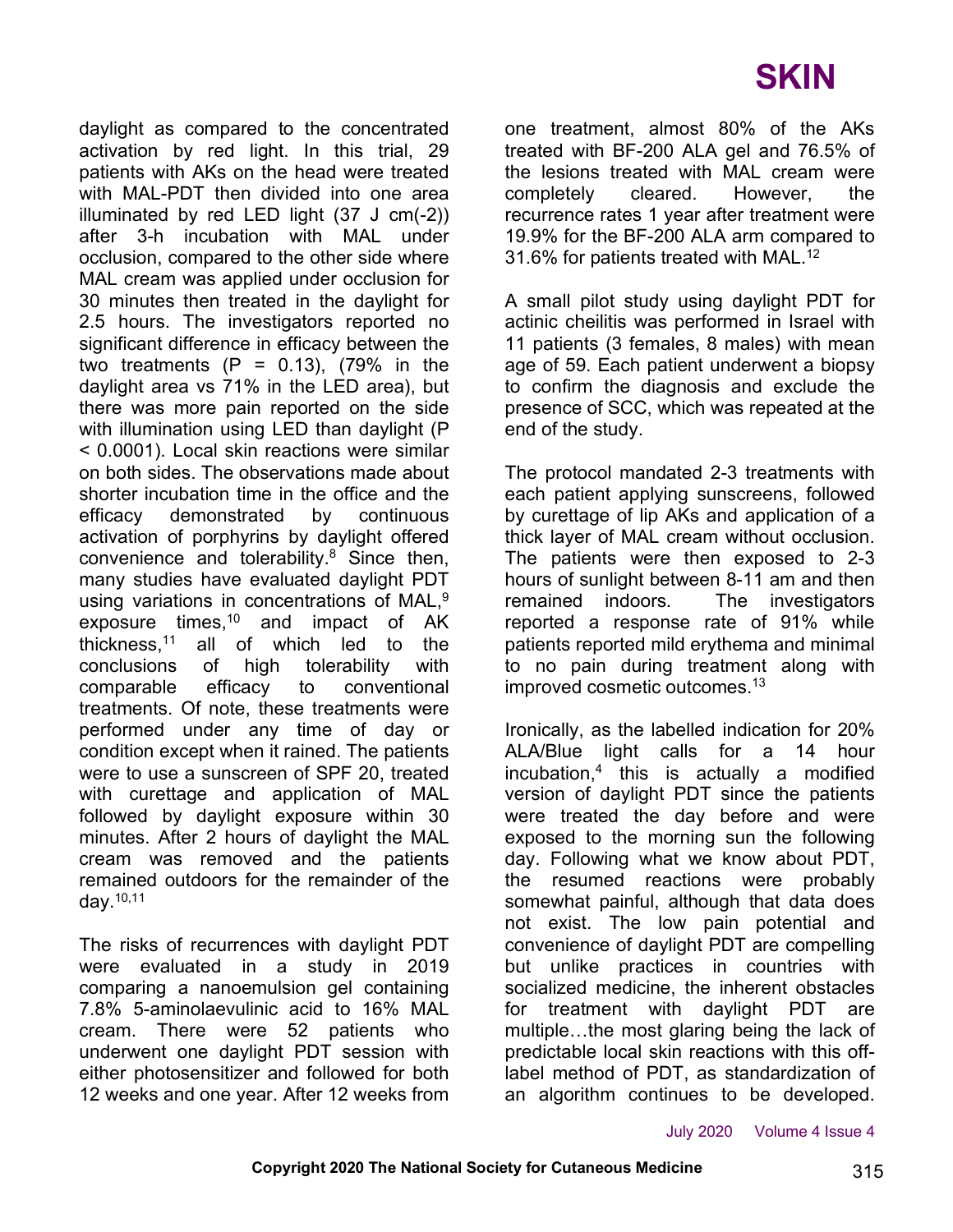

Aside from the obvious counter arguments to the use of daylight PDT in the US market, the lack of a CPT code that supports reimbursement of this procedure and the risk of financial obligation for the photosensitizing agent make incorporation into regular private practice difficult. Conversely, an opportunity exists to offer the procedure to patients who pay out of pocket or have high deductibles that also want to avoid the pain of the treatment, as long as there is appropriate monitoring of skin reactions and proper consent is obtained.

treatment on one side of the body, either the face, scalp, forearms, with topical 5% 5-FU cream as pretreatment for 6 days, with no pretreatment on the other side.

Both sides were incubated for 3 hours with MAL 16% cream and protoporphyrin IX (PpIX) levels were measured by noninvasive fluorimetry and skin biopsy. After red light illumination, lesion clearance was assessed at 3, 6, 9, and 12 months after PDT with red light. The study showed that PpIX levels were increased 2- to 3-fold in 5-FU pretreated





#### **Optimizing Combinations**

Many options for using topical therapies for actinic keratoses have been published and adapted into practice (Table 1), primarily to reduce the risks of progression to SCC as well as to possibly serve as chemoprevention with the procedure.<sup>14,15</sup> One study involving 17 patients involved

July 2020 Volume 4 Issue 4 AKs versus the control sides with relative clearance rates after PDT 75% versus 45% without 5FU pretreatment. The mechanisms of AK clearance were thought to be the enhanced photosensitizer accumulation and p53 induction from 5- FU, and in a combined regimen could be easily integrated to reduce the recurrence of AKs and potentially reduce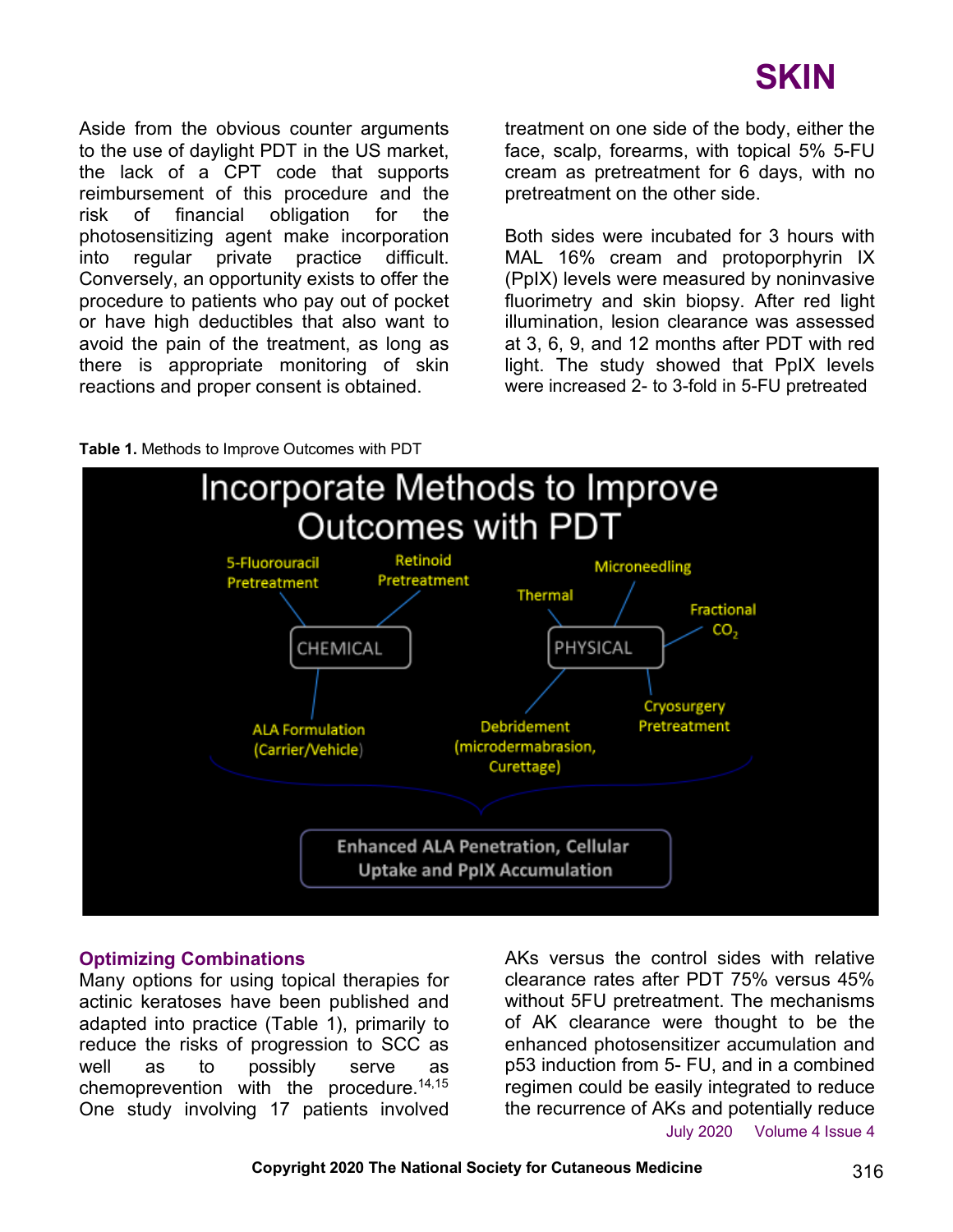

the risk of SCC.15 Similar pilot studies have been performed with imiquimod 5% cream between cycles as well as with cryotherapy, opening the door for options for dermatologists to treat the entire process.14

**Modifications during the pandemic** The conditions surrounding the pandemic from Coronavirus lead to concerns about exposures of the same equipment to patients. After consultations with the manufacturers of the light devices, their recommendations are as follows (Table 2, Table 3):

**Table 2.** Blue Light:

**WARNING:** Turn power off and disconnect the power cord before cleaning the machine.

**CAUTION:** Never immerse machine in liquids. Do not use abrasive materials to clean the

machine. Do not allow water to enter this device. Do not clean the inside of this device. The

exterior surface of the BLU-U® may be wiped down with a mild disinfectant or isopropyl

alcohol. Dry with a clean dry cloth.

The outside surface of the plastic shield may be wiped down with a mild disinfectant or isopropyl alcohol. Dry with a clean dry cloth.

If goggles are used for eye protection, their surface may be wiped down with a mild disinfectant or isopropyl alcohol after each use.

### **Currently, 62% or higher isopropyl alcohol is sufficient to kill COVID-19.**

-- Courtesy of Lindsay Habeeb, MD Medical Affairs, Associate Director SunPharma;

Per Cleaning instructions from the BLU-U user manual (page 21):

Cleaning/Disinfecting

July 2020 Volume 4 Issue 4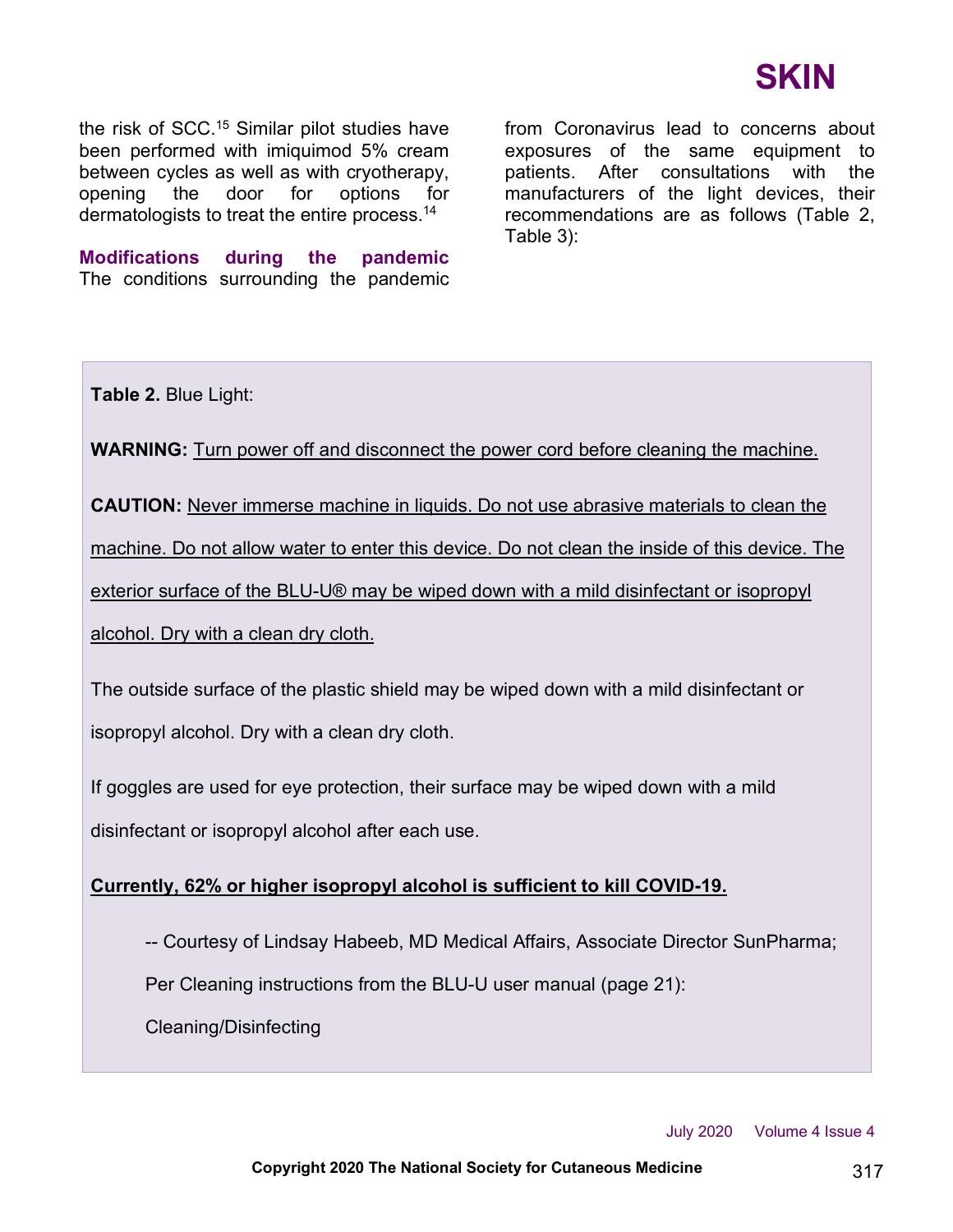# **SKIN**

## **Table 3.** Red Light:

Place replaceable plastic wrap around the user interface on RhodoLED; staff should use gloves anytime touching, adjusting, or moving the device.

Clinic staff should use more conservative PPE protective measures (i.e., face shield) when applying ALA gel to patient's face, always use gloves to apply ALA (as they should have been doing all along)

Use occlusion on face (per Ameluz label) so the patient can incubate with photosensitizer and keep office staff safe with patient keeping mask on while incubating; the occlusion serves as barrier to keep mask from touching the ALA (and occlusion prevents risk of mask redistributing ALA to mucous membranes)

Re: LSRs post PDT, recommend to patients to stay indoors out of light per label and clean hands before & after applying any sunscreens or post-PDT occlusives to speed up recovery.

-- Courtesy of Jon Lyons, PhD, MBA Director, Medical Affairs – I.S. Biofrontera, Inc. Communications regarding Ameluz/Rhodo-LED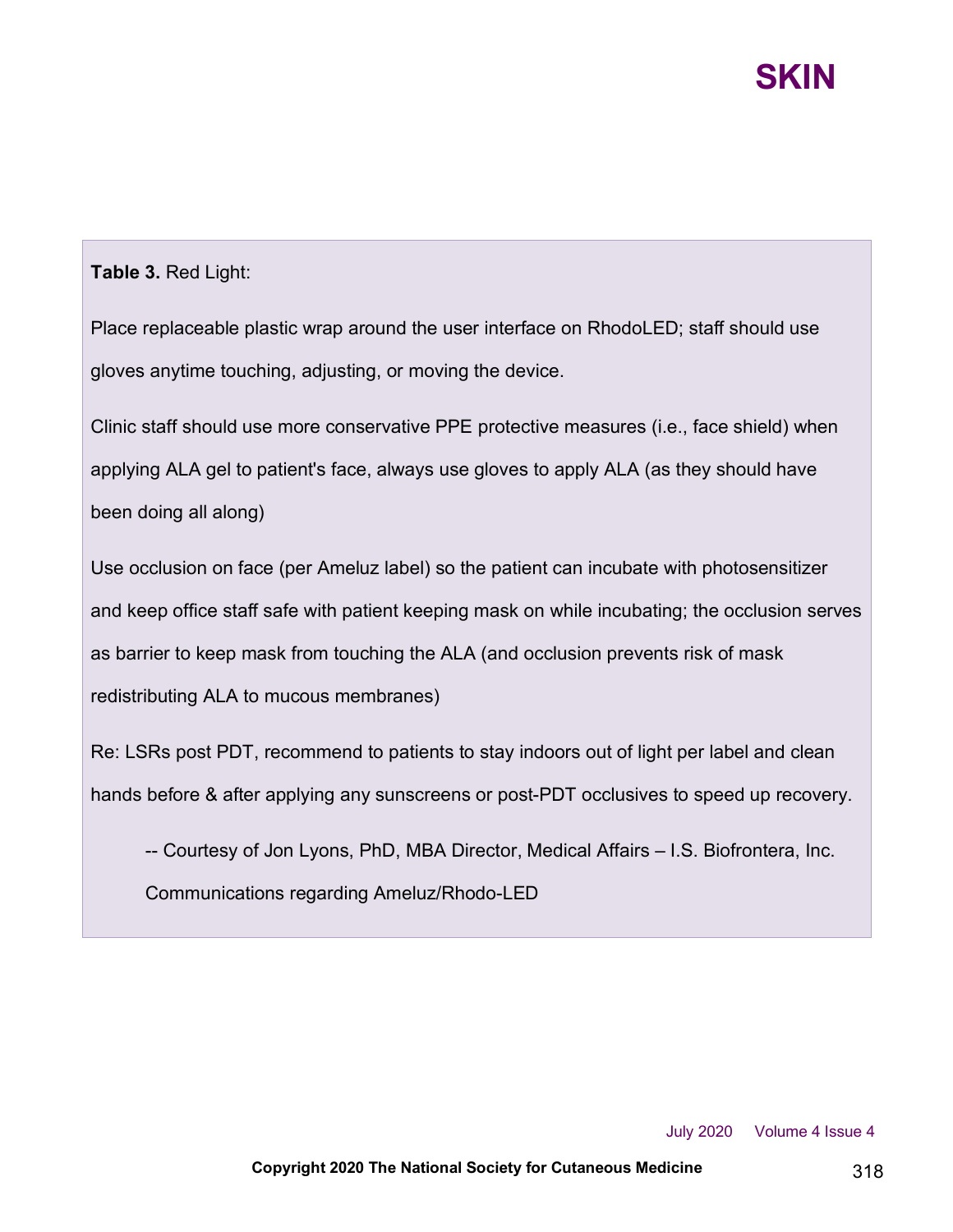### **CONCLUSION**

The versatility of photodynamic therapy using various light sources, photosensitizers in different concentrations and vehicles, and in combination with various strategies will provide many options for dermatology patients with AKs, NMSC, Acne vulgaris, and other conditions. In addition, the potential for incorporation of daylight PDT into practice can open doors for patients who were once reluctant to treatment, thereby reducing skin cancer risks. Important anecdotal pearls include not shortchanging incubation times for convenience, especially for treating the extremities, optimizing every adjunct for pain control except steroids, including even a little alprazolam to reduce anxiety. Many experts would agree that PDT is probably one of the best chemoprevention strategies in addition to being an effective field treatment. As you can see, PDT has a bright future regardless of which light is turned on.

**Conflict of Interest Disclosures:** Dr. Bhatia is an advisor, consultant, and investigator for Biofrontera US and SunPharma

#### **Funding:** None

**Corresponding Author:**

Neal Bhatia, MD Director, Clinical Dermatology Therapeutics Clinical Research 9025 Balboa Avenue, Suite 105 San Diego, CA 92123 Phone: 858-571-6800 Fax: 858-571-6801 Email: bhatiaharbor@gmail.com

#### **References:**

- 1. Gold, M, "*Photodynamic Therapy in Dermatology*," New York: Springer Science, 2011
- 2. Enk, CD. Levi A, "Low-irradiance red LED traffic lamps as light source in PDT for actinic

keratoses," *Photodermatology, Photoimmunology and Photomedicine,* Dec 2012, Vol 28, Issue 6 Pages 332-334

- 3. Petukhova TA, Hassoun LA, Foolad N, Barath M, Sivamani RK, "Effect of Expedited Microneedle-Assisted Photodynamic Therapy for Field Treatment of Actinic Keratoses: A Randomized Clinical Trial.," *JAMA Dermatol*. 2017;153(7):637–643. doi:10.1001/jamadermatol.2017.0849
- 4. Physician's Insert, Levulan Kerastick®
- 5. Warren C. *et al*. "Noninvasive fluorescence monitoring of protoporphyrin IX production and clinical outcomes in actinic keratoses following short-contact application of 5-aminolevulinate,' Journal *of Biomedical optics*. 2010; 9/10 15(5)
- 6. Kaw U, Ilyas M, Bullock T, Rittwage L, Riha M, Vidimos A, Hu B, Warren CB, Maytin EV, "A regimen to minimize pain during blue light photodynamic therapy of actinic keratoses: Bilaterally controlled, randomized trial of simultaneous versus conventional illumination," *J Am Amer Dermatol* (2019), doi: https://doi.org/10.1016/j.jaad.2019.09.010
- 7. https://www.cms.gov/medicare-coveragedatabase/details/ncddetails.aspx?NCDId=128&ncdver=3&CoverageS election=Both&ArticleType=All&PolicyType=Final &s=All&KeyWord=Photodynamic+Therapy&Key WordLookUp=Title&KeyWordSearchType=And& bc=gAAAABAAAEAAAA%3D%3D&
- 8. Wiegell SR, Haedersdal M, Philipsen PA, *et al*: "Continuous activation of PpIX by daylight is as effective as and less painful than conventional photodynamic therapy for actinic keratoses; a randomized, controlled, single-blinded study," *Br J Dermatol* 2008; 158:740-746.
- 9. Wiegell SR, Haedersdal M, Eriksen P, Wulf HC, "Photodynamic therapy of actinic keratoses with 8% and 16% methyl aminolaevulinate and homebased daylight exposure: a double-blinded randomized clinical trial," *Br J Dermatol*. 2009; 160(6):1308-1314.
- 10. Wiegell SR, Fabricius S, Stender IM, *et al*, "A randomized, multicentre study of directed daylight exposure times of 1½ vs. 2½ h in daylight-mediated photodynamic therapy with methyl aminolaevulinate in patients with multiple thin actinic keratoses of the face and scalp," *Br J Dermatol* 2011;164:1083-1090.
- 11. Wiegell SR, Fabricius S, Gniadecka M, *et al.* "Daylight-mediated photodynamic therapy of moderate to thick actinic keratoses of the face and scalp: a randomized multicentre study. *Br J Dermatol*. 2012; 166(6):1327-1332.

July 2020 Volume 4 Issue 4